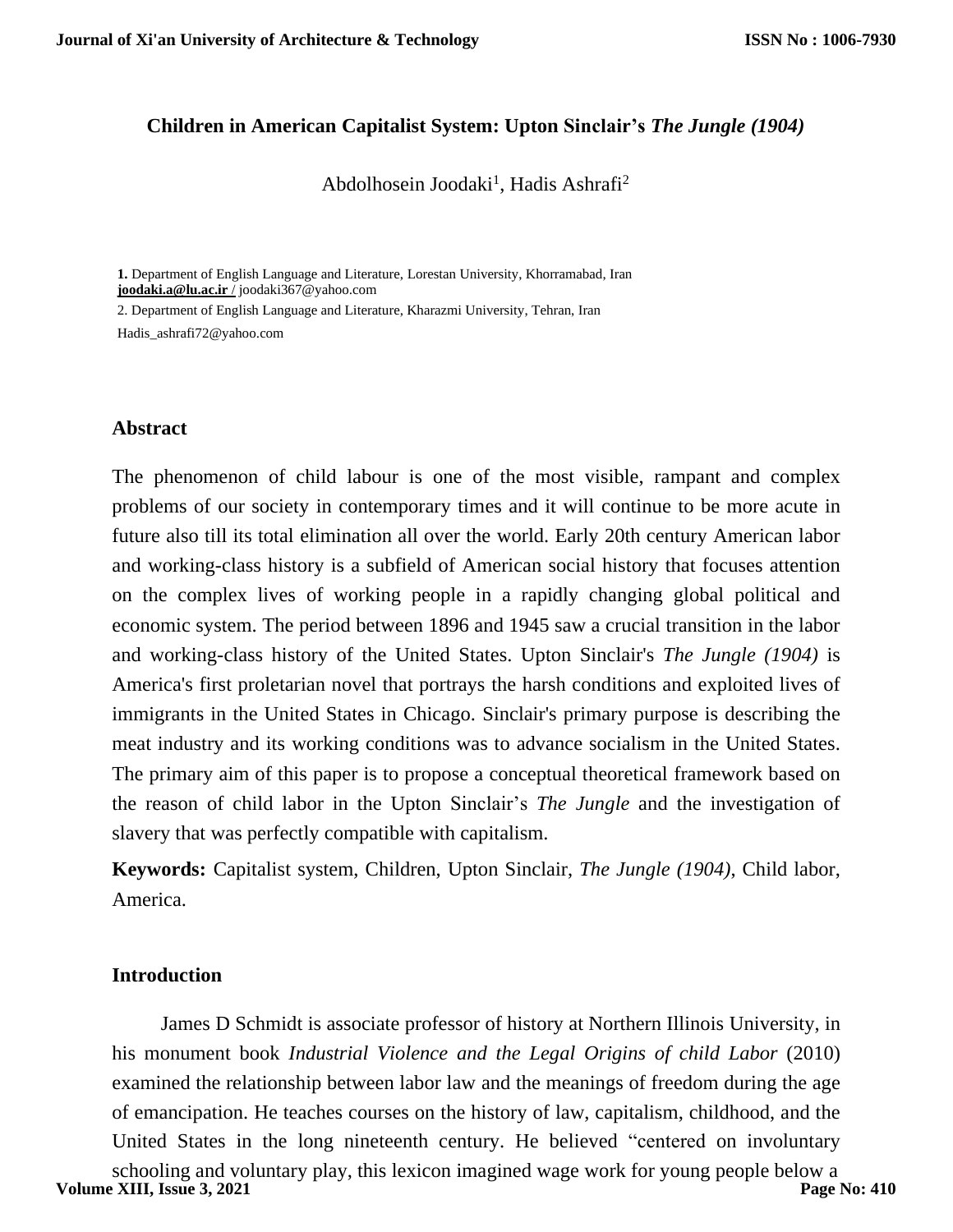statutorily regulated age as fundamentally illegitimate. Its traditions about youthful work have come down to us as child labor." (3)

Child labour is a burning problem all over the world, both in developed and developing countries. Though several attempts were made and are being made to eradicate/mitigate child labour at national and international levels, yet, the magnitude has been increasing at an alarming rate, particularly in the third world countries. "As much as 90 percent of the child labour is concentrated in the undeveloped countries of the world" (Mandelievich 213). The proportion of child workers to total child population in different regions demonstrates a relatively "high percent in South Asia (5.4 percent), Africa (4.0 percent) and Latin America (2.6 percent)" (Kulshreshtha 4). When the global picture is seen, ILO estimated it at 248 million, which shows the gravity of problem. Among the countries, India possesses the highest child labour force in the world.

Participation of children in work is not a new concept particular to this age. It has existed in different forms in every society throughout the human history. Mendelievich has rightly observed: "To a greater or lesser extent, children in every type of human society have always taken part, and still do take part, in those economic activities which are necessary, if the group to which they belong is to survive" (39).

It has been pointed out in the Report of the Committee on Child Labour also that child labour is not a new phenomenon related to our age. It has existed in one form or another in all historical times. In Latin America Countries, child labour is widely concentrated in agriculture and plantations in the rural areas and domestic services, street trade and services in the small-scale industries, in the urban areas.

The industrial revolution destroyed the village and household industries. For their survival, not only the females but even the children of poor had to get inducted into economic activity. Factory owners and businessmen in general often appeared as the root of the child-labor evil. At times, capitalism or industrialism itself stood in for the captains of industry. The language of modern child labor according to Schmidt critically examine the view that childhood could be considered as a time of preparation for economic production to a stage of life. It centers on play and formal schooling, a form of socialization more fitted for the "consumer society" of advanced capitalist society. (xix)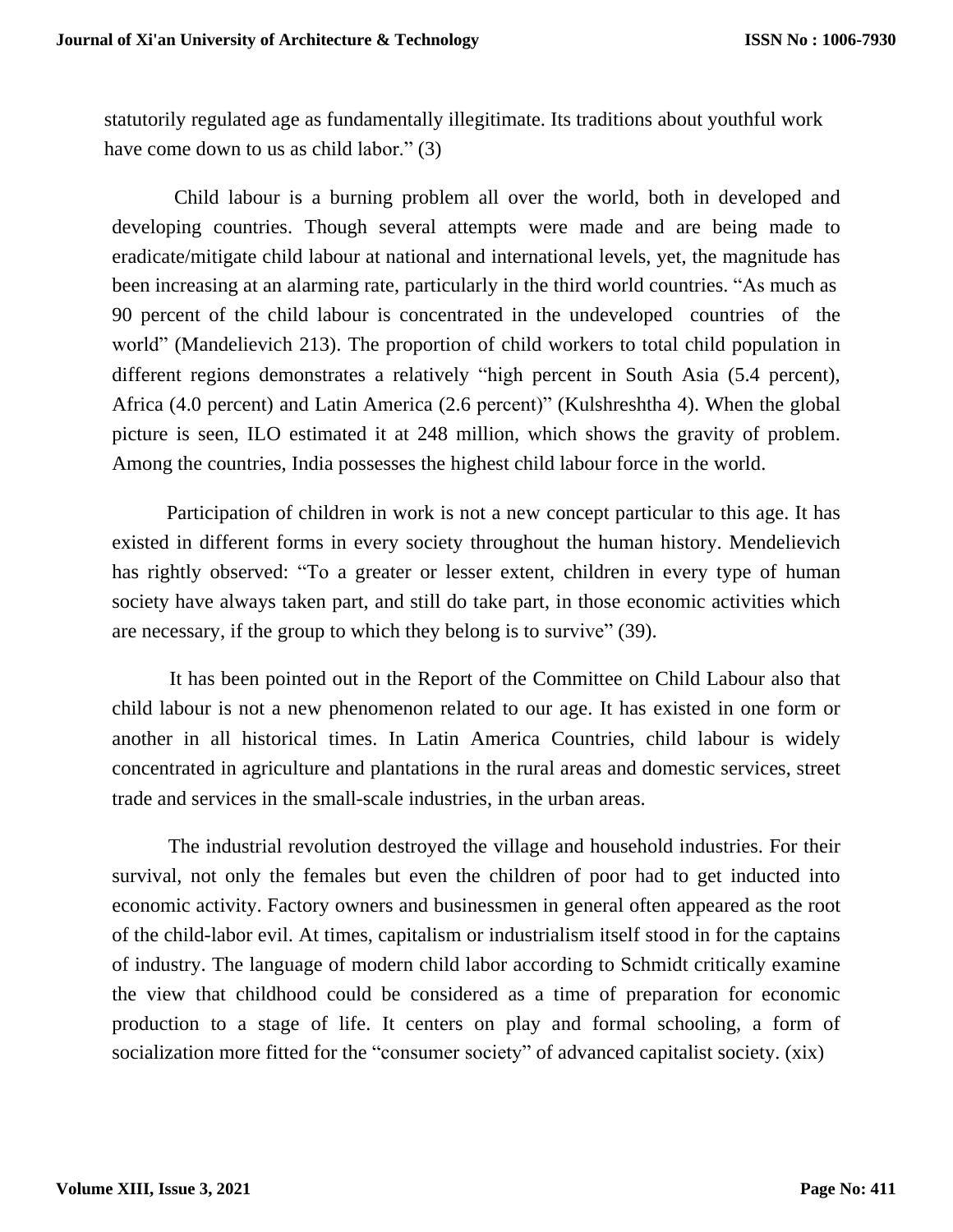By 19th century, it has become common for the children, to work in factories in abysmal working or conditions involving "a daily stint of some 14 hours and with almost no means of protection against the risk of accidents and dangers" (Costin 4). Poor children even as young as four, five or six years of age were set to work by selling them to farmers, by indenture to crafts men or by hard labour in almshouses. These almshouses had utilized the cheap labour of children who had to work for longer hours for lesser wages. Many died in their teens. The arrogant entrepreneurs, with the intention of making more money, "employed 'slappers' who held the young working children awake by whipping them when they fell asleep while working" (Christopher 6).

Schmidt seeks to remedy these problems by analyzing the history of child labors law and their employment condition over the decades before the Civil War. Law writers repeatedly took up that question of where young people belonged. (134) They believed, "young workers moved out of the statutory regimes of bound labor in households and into the market society of industrializing capitalism" (ibid).

After industrial violence, and youthful labor that occurred a century ago, as capitalism swept over the United States, it raised fundamental questions about the place of young people in industrial society. Initially, it appeared that "the market revolution would be no respecter of age, but by the turn of the twentieth century, a critical cross roads appeared" (Schmidt 256).

A similar state of child also prevailed in U.S.A, "where this problem was seriously debated in the Children's Bureau Conference of Child Welfare Standards in 1919" (Komoloski 369) . However, alongside, certain efforts were made to eradicate/ mitigate child labour. While detailed presentation is made about the efforts made by our country and also internationally, through UN and its system of organizations, it has to be accepted that the year 1979 which was declared as an International Year of the Child by United Nations, marking its 20th Anniversary, is a landmark effort towards this end.

The daily cupidity of specific employers and the systemic hierarchies of industrial capitalism undermined the pains they took to protect the young. In this, United Nation's Declaration of the rights of the child was brought out, in which the importance of the cooperation of the community of nations in common tasks of meeting the basic needs of children, i.e. "nutrition, health, education, material protection, family care, equal social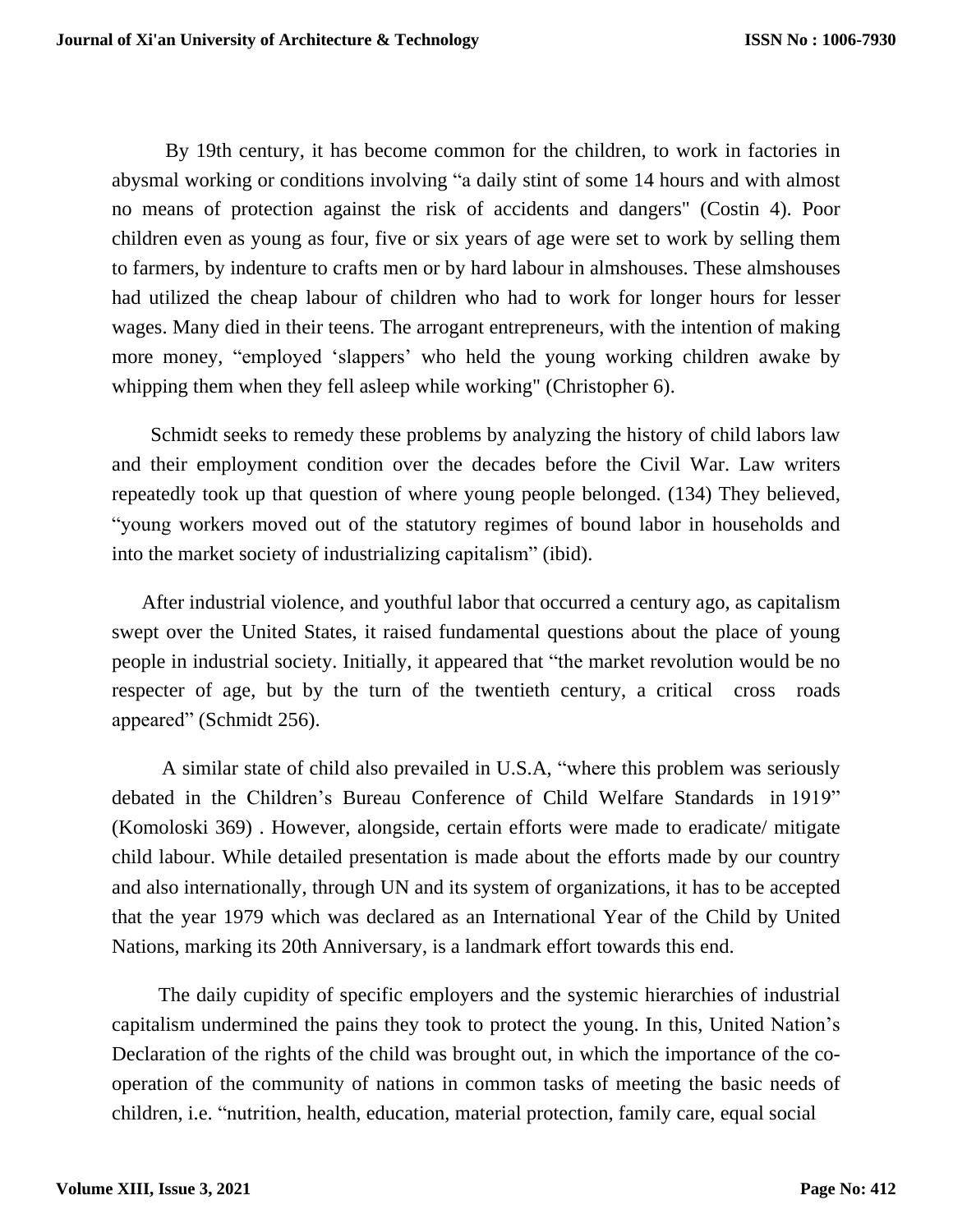status and protection from racial and other forms of discrimination was stressed" (De Souza 66).

It can be said with no uncertainty that International year of the Child was a challenge to the conscience of mankind and to the community of nations to provide child rights and to meet the basic needs of children through national child development policies and implementation of wide range of programs and activities. It is a new hope for the future of children living in conditions of severe deprivation.

### **Discussion**

The cultural meaning of childhood under capitalism could be answered in this part labeled as child labor. The following part of this paper moves on to describe in greater detail the academic literature on Upton Sinclar's *The Jungle.* It has revealed the emergence of several contrasting themes. The innovative and seminal work of The Jungle pioneered a new approach to examining the immigrant experience, working conditions, health and living situation, capitalism, corruption, social Darwinism and child labor.

The main theme of The Jungle is the evil of capitalism. Every event, especially in the first twenty-seven chapters of the book, is chosen deliberately to portray a particular failure of capitalism, which is, in Sinclair's view, inhuman, destructive, unjust, brutal, and violent. The slow annihilation of Jurgis's immigrant family at the hands of a cruel and prejudiced economic and social system demonstrates the effect of capitalism on the working class as a whole. As the immigrants, who initially possess an idealistic faith in the American Dream of hard work leading to material success, are slowly used up, tortured, and destroyed, the novel relentlessly illustrates that capitalism is to blame for their plight and emphasizes that the characters' individual stories are the stories of millions of people. The Jungle is not a thematically nuanced or complicated novel: capitalism is simply portrayed as a total evil, from its greedy destruction of children to its cynical willingness to sell diseased meat to an unsuspecting public. Sinclair opts not to explore the psychology of capitalism; instead, he simply presents a long litany of the ugly effects of capitalism on the world.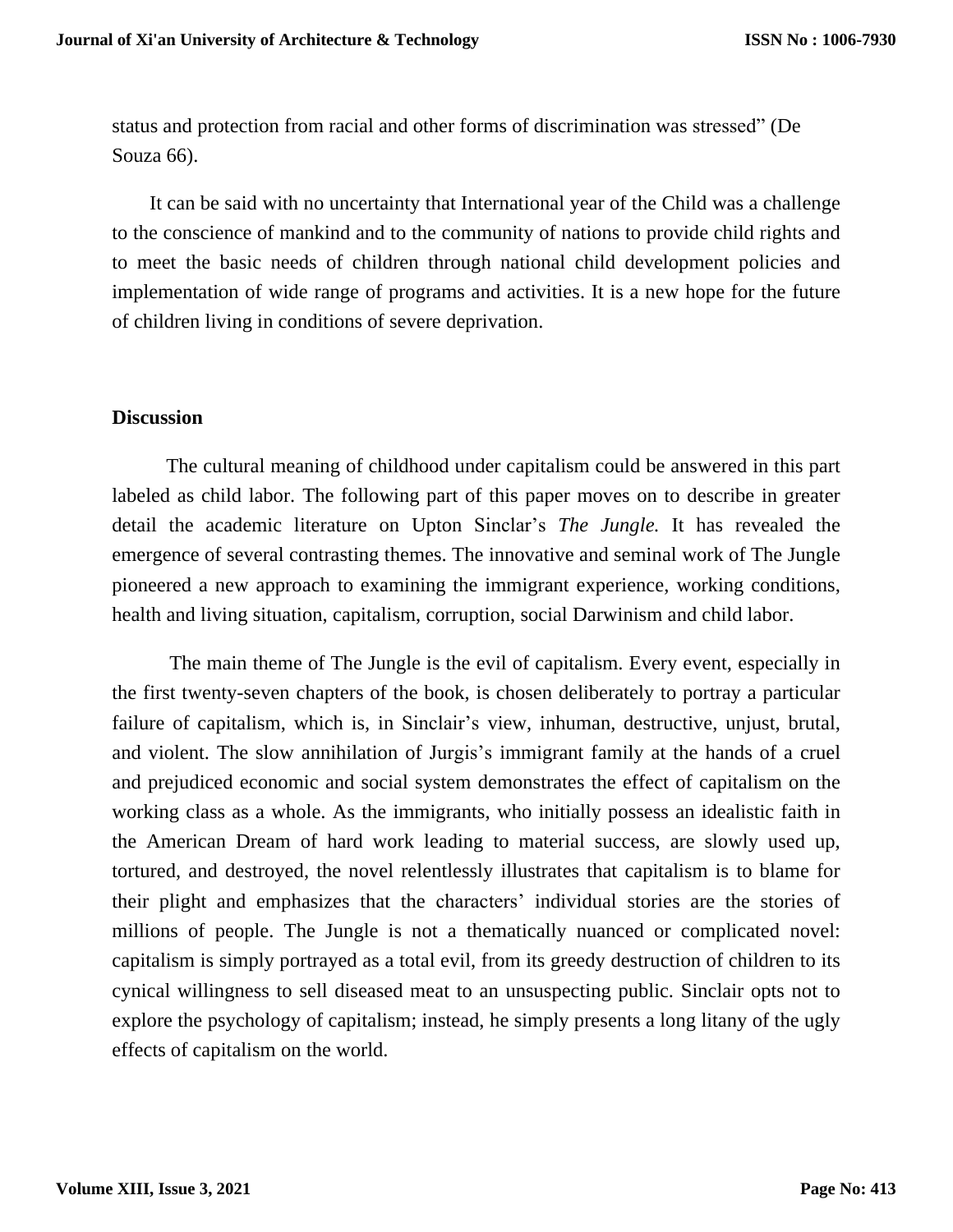In Sinclair's view, socialism is the cure for all of the problems that capitalism creates. When Jurgis discovers socialist politics in Chapter 28, it becomes clear that the novel's attack on capitalism is meant to persuade the reader of the desirability of the socialist alternative. When socialism is introduced, it is shown to be as good as capitalism is evil; whereas capitalism destroys the many for the benefit of the few, socialism works for the benefit of everyone. It is even speculated that a socialist state could fulfill Christian morality. Again, there is no nuance in the book's polemic: The Jungle's goal is to persuade the reader to adopt socialism. Every aspect of the novel's plot, characterization, and conflict is designed to discredit the capitalist political system and illustrate the ability of a socialist political system to restore humanity to the downtrodden, exploited, and abused working class.

Sinclair's novel is the story of a young couple who have recently immigrated to Chicago from Lithuania named Jurgis Rudkus and Ona Lukoszaite. The couple and several relatives have come to Chicago in search of a better life, but Packingtown, the center of Lithuanian immigration and of Chicago's meatpacking industry, is a hard, dangerous, and filthy place where it is difficult to find a job. Jurgis, who has great faith in the American Dream, vows that he will simply work harder to make more money.

Jurgis, who is young and energetic, quickly finds work, as do Marija Berczynskas, Ona's cousin, and Jonas, the brother of Ona's stepmother, Teta Elzbieta. The family signs an agreement to buy a house, but it turns out to be a swindle; the agreement is full of hidden costs, and the house is shoddy and poorly maintained. As the family's living expenses increase, even Ona and young Stanislovas, one of Teta Elzbieta's children, are forced to look for jobs. Jobs in Packingtown involve back-breaking labor, however, conducted in unsafe conditions with little regard for individual workers. Furthermore, the immigrant community is fraught with crime and corruption. Jurgis's father, Dede Antanas, finds a job only after agreeing to pay another man a third of his wages for helping him obtain the job. But the job is too difficult for the old man, and it quickly kills him.

Winter is the most dangerous season in Packingtown and even Jurgis, forced to work in an unheated slaughterhouse in which it is difficult to see, risks his life every day by simply going to work. Marija is courted by Tamoszius, a likable violinist, but the couple is never able to marry because they never have enough money to hold a wedding. Marija's factory closes down and she loses her job. Distressed about the terrible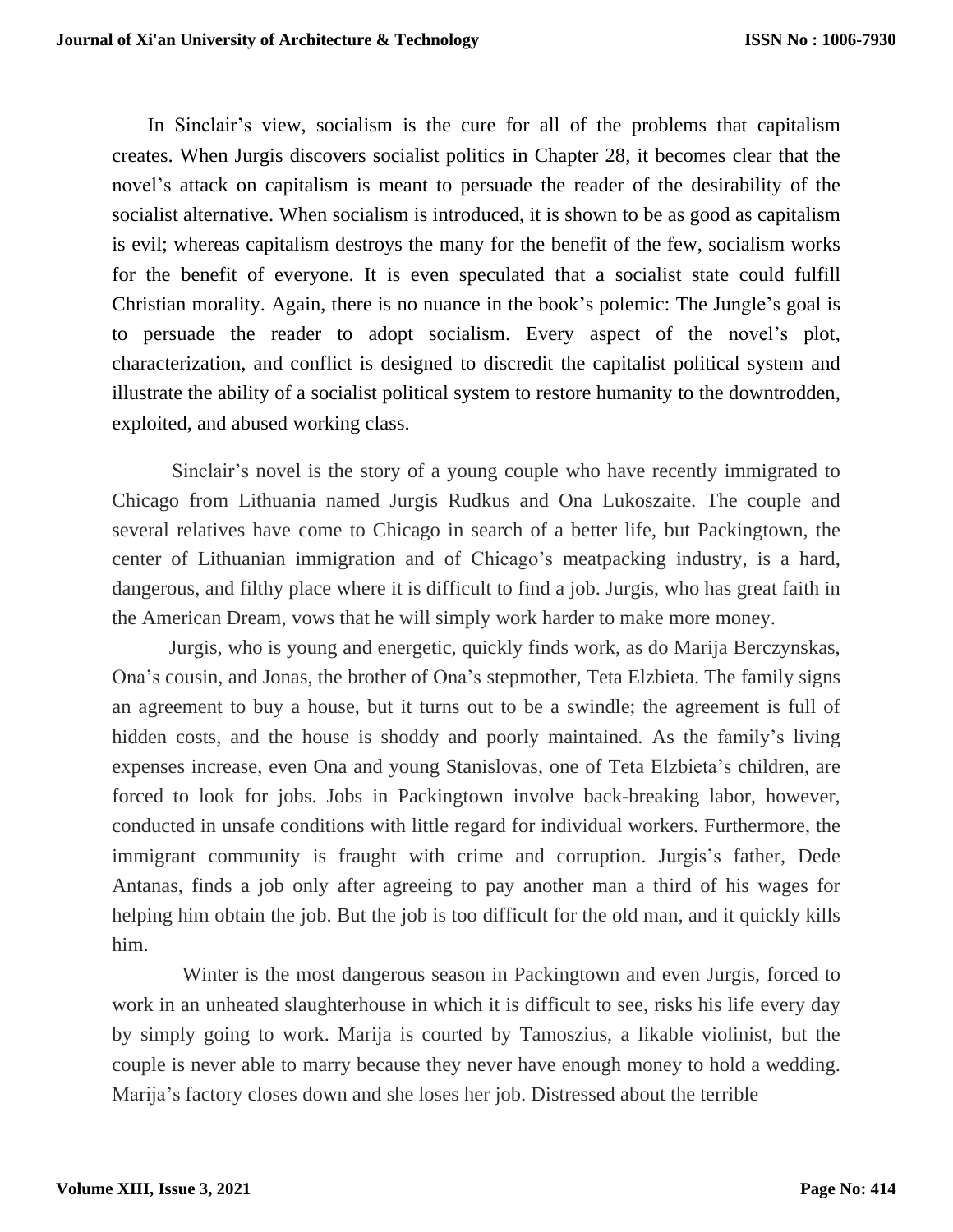conditions of his family members' lives, Jurgis joins a union and slowly begins to understand the web of political corruption and bribery that makes Packingtown run. Hoping to improve his lot, Jurgis begins trying to learn English. Marija regains her job, but she is fired when she complains about being cheated out of some of her pay. Ona is now pregnant, and her job has become increasingly difficult for her. Her supervisor, Miss Henderson, oversees a prostitution ring, and most of the other girls at the factory are made to be prostitutes. Ona gives birth to a healthy boy, whom she and Jurgis name Antanas after Jurgis's late father, but she is forced to return to work only seven days later. In Packingtown, any mishap can bring ruin upon a family. Jurgis sprains his ankle and is forced to spend nearly three months in bed, unable to work. Even though poor working conditions caused the accident, the factory simply cuts off Jurgis's pay while he recuperates. Unable to tolerate the misery, Jonas abandons the family, disappearing without a word. Kristoforas, the youngest son of Teta Elzbieta, dies of food poisoning. Jurgis at last recovers and returns to work, but the factory refuses to give him his job back. After a long, frustrating search for employment, Jurgis is forced to take a job at the fertilizer plant, the foulest place in all of Packingtown. He begins to numb himself with alcohol.

Ona is pregnant again. One night, she doesn't return home from work, and Jurgis discovers that Phil Connor, her boss, kept her after work and forced her to sleep with him. Jurgis attacks Connor and is arrested. After an unfair trial, Jurgis is sentenced to a month in prison; the family will again be forced to scrape by without his wages. In prison, Jurgis befriends a criminal named Jack Duane. When he is released, Jurgis discovers that his family has been evicted from its home and is living at the run-down boardinghouse in which they first stayed when they arrived in Chicago. When he enters the boardinghouse, he finds Ona screaming; she is prematurely in labor, and the effort of giving birth kills her and the child. In agony, Jurgis disappears on a drinking binge.

At last, Teta Elzbieta convinces Jurgis to think of his son, and he again begins searching for a job. Through the philanthropy of a wealthy woman who takes an interest in the family, Jurgis finds a good job at a steel mill. He dedicates himself to Antanas and feels renewed hope in life. But his hopes are shattered when Antanas drowns in the mudlogged street. In despair, Jurgis abandons his surviving family members and wanders the countryside as a tramp.

In the winter, Jurgis returns to Chicago, where he finds a job digging freight tunnels. After injuring himself at work, he is forced to spend some time in the hospital. When he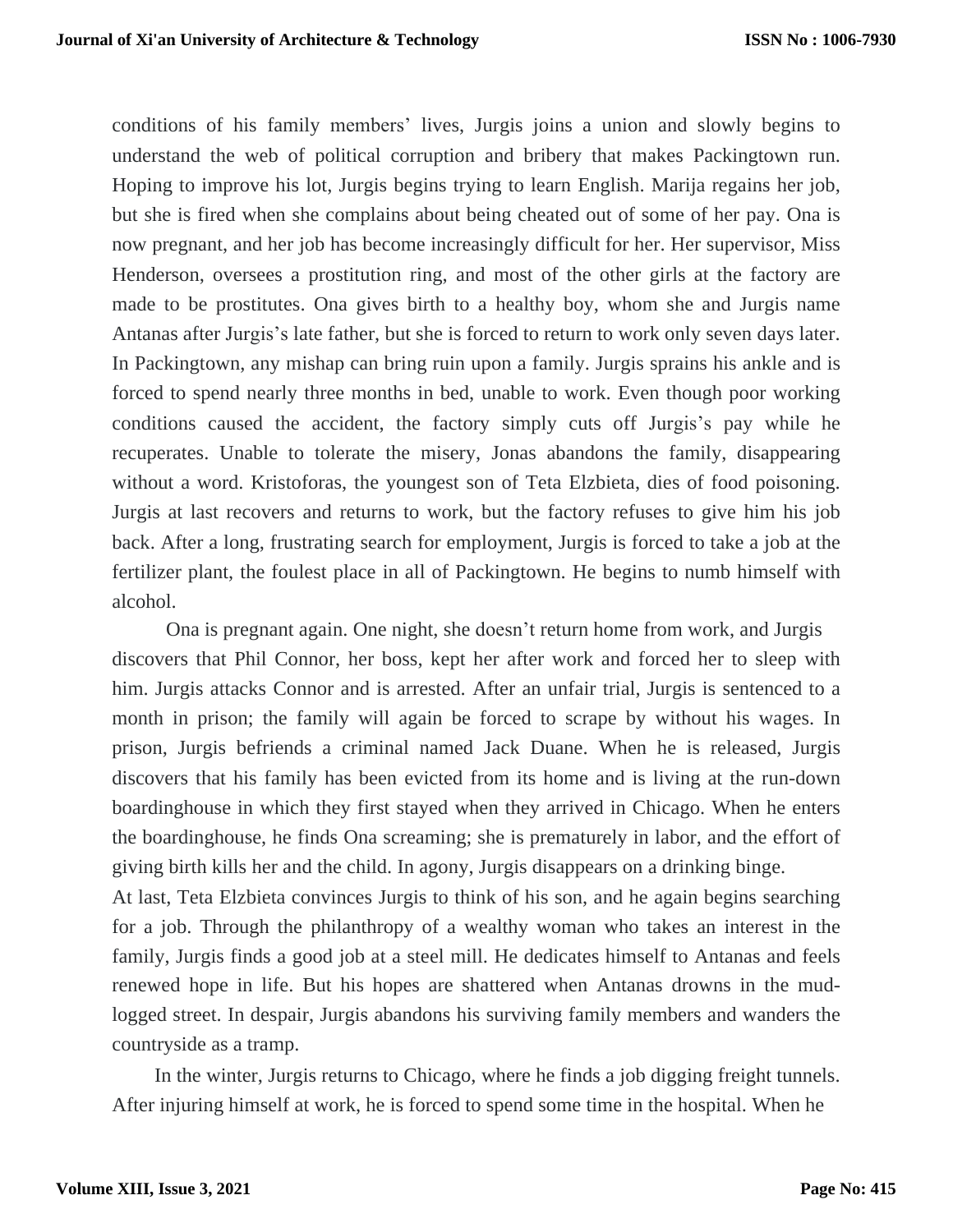is released, he has no money and cannot find work, so he becomes a beggar. One night, a wealthy young man named Freddie Jones gives him a one-hundred-dollar bill, but when Jurgis asks a bartender to change it for him, the man cheats him, giving him ninety-five cents back. Jurgis attacks the man and is again sent to jail. In prison, he meets Jack Duane again. When the two men are released, Jurgis becomes Duane's partner, and the two commit burglaries and muggings. Jurgis is eventually recruited to work for the corrupt political boss, Mike Scully. When a series of strikes hits Packingtown, Jurgis crosses the picket lines, undermining the efforts of the union but making a great deal of money as a scab.

One day, Jurgis sees Phil Connor again and attacks him. He is again sent to prison and, because Connor is a crony of Mike Scully, Jurgis's meager political connections do not help him. After being released, he is forced to live on charity. By this time, Jurgis has completely lost touch with his family. One day, however, he meets an old acquaintance who tells him how to find Marija. He learns that Marija has become a prostitute to help support Teta Elzbieta and the children. She is also addicted to morphine. Jurgis wants to see Teta Elzbieta again but not until he finds a good job.

One night, his spirit all but crushed by privation and misery, Jurgis wanders into a socialist political rally, in which an orator delivers a speech that fills Jurgis with inspiration. Jurgis joins the socialist party and embraces its ideal that the workers—not a few wealthy capitalists—should own factories and plants. Jurgis finds a job as a porter at a socialist-run hotel and is reunited with Teta Elzbieta. He attends a socialist rally in which the speaker sums up Jurgis's new beliefs: if more people convert to socialism, the speaker declares, then "Chicago will be ours!" (207)

Our purpose of this investigation was to assess the extent to which these characters are to be considered as labor workers. Those children in The Jungle who work as labors of capitalist system named; Una Lukoszaite, Juozapas Lukoszaite, Kotrina Lukoszaite, Stanislovas Lukoszaite, Antanas, Vilimas and Nikalojus, Kristoforas.

In The Jungle, little Stanislovas's reluctance to go to work on account of the dreadful winter— the boy almost froze to death in a previous experience— awakens Jurgis's ire. After Maheude's fashion, the Lithuanian imposes the dictates of the adult world upon the helpless boy.

> All that day and night the family was half-crazed with fear that Ona and the boy had lost their places; and in the morning they set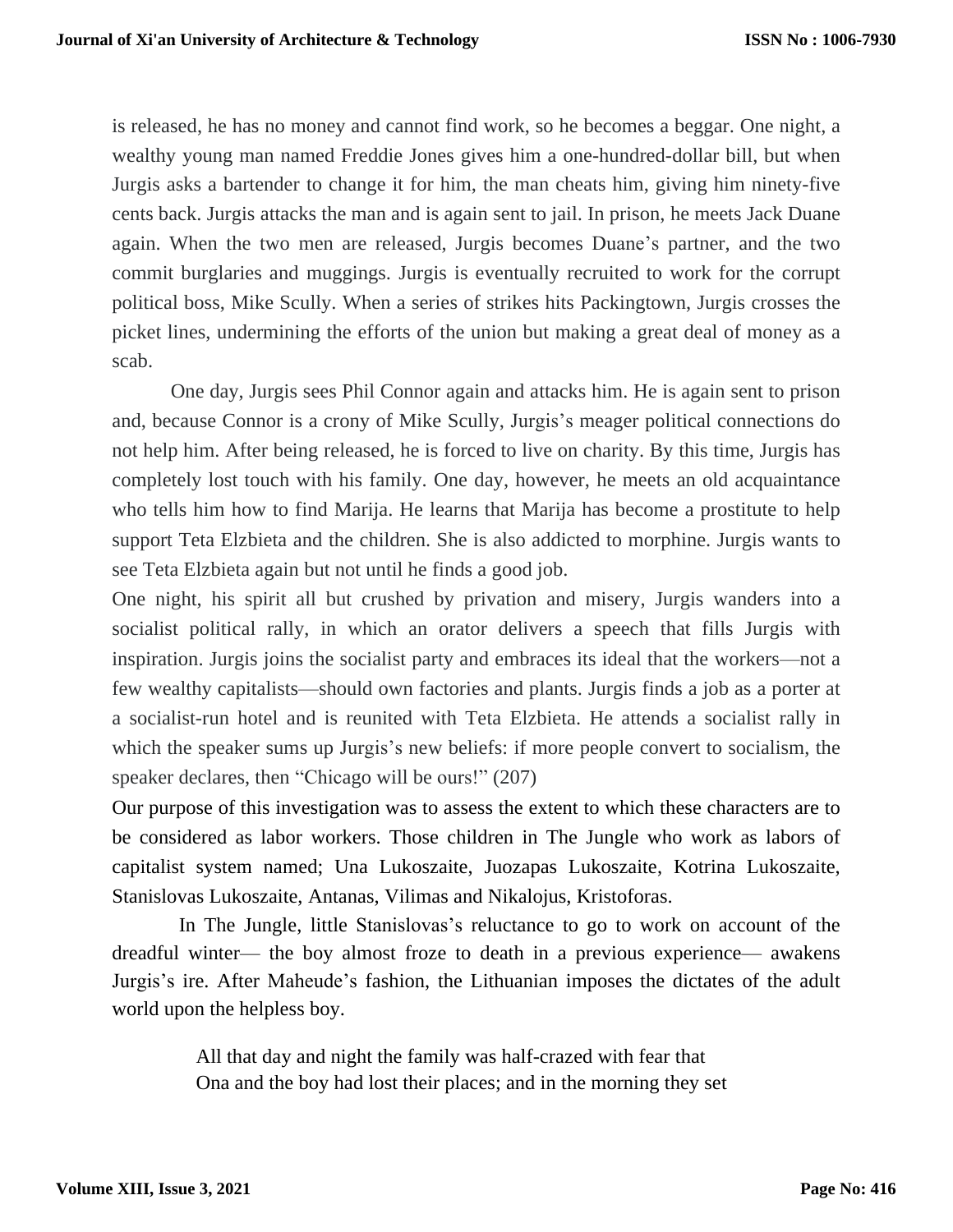out earlier than ever, after the little fellow had been beaten with a stick by Jurgis. There could be no trifling in a case like this, it was a matter of Life and death. (119)

The harsh and miserable image of women and children especially little Stanislovas in the jungle was shown during summer and winter time in a black torture, terror and violence;

> One bitter morning in February the little boy who worked at the lard machine with Stanislovas came about an hour late, and screaming with pain. They unwrapped him, and a man began vigorously rubbing his ears; and as they were frozen stiff, it took only two or three rubs to break them short off. As a result of this, little Stanislovas conceived a terror of the cold that was almost a mania. (47)

Their little fingers might be eaten by acid in the pickle rooms one by one, those who used knives and beef-boners lost their thumb, their hands went to pieces when acid had eaten all of them off, and a chance for blood poisoning suddenly happened, little Stanislovas screaming with pain. His fingers were all frosted, such a fearful kind of work;

> Hour after hour, day after day, year after year, it was fated that he should stand upon a certain square foot of floor from seven in the morning until noon, and again from half-past twelve till half-past five, making never a motion and thinking never a thought, save for the setting of lard cans. In summer the stench of the warm lard would be nauseating, and in winter the cans would all but freeze to his naked little fingers in the unheated cellar. Half the year it would be dark as night when he went in to work, and dark as night again when he came out, and so he would never know what the sun looked like on weekdays. And for this, at the end of the week, he would carry home three dollars to his family, being his pay at the rate of five cents per hour just about his proper share of the total earnings of the million and three-quarters of children who are now engaged in earning their livings in the United States. (67)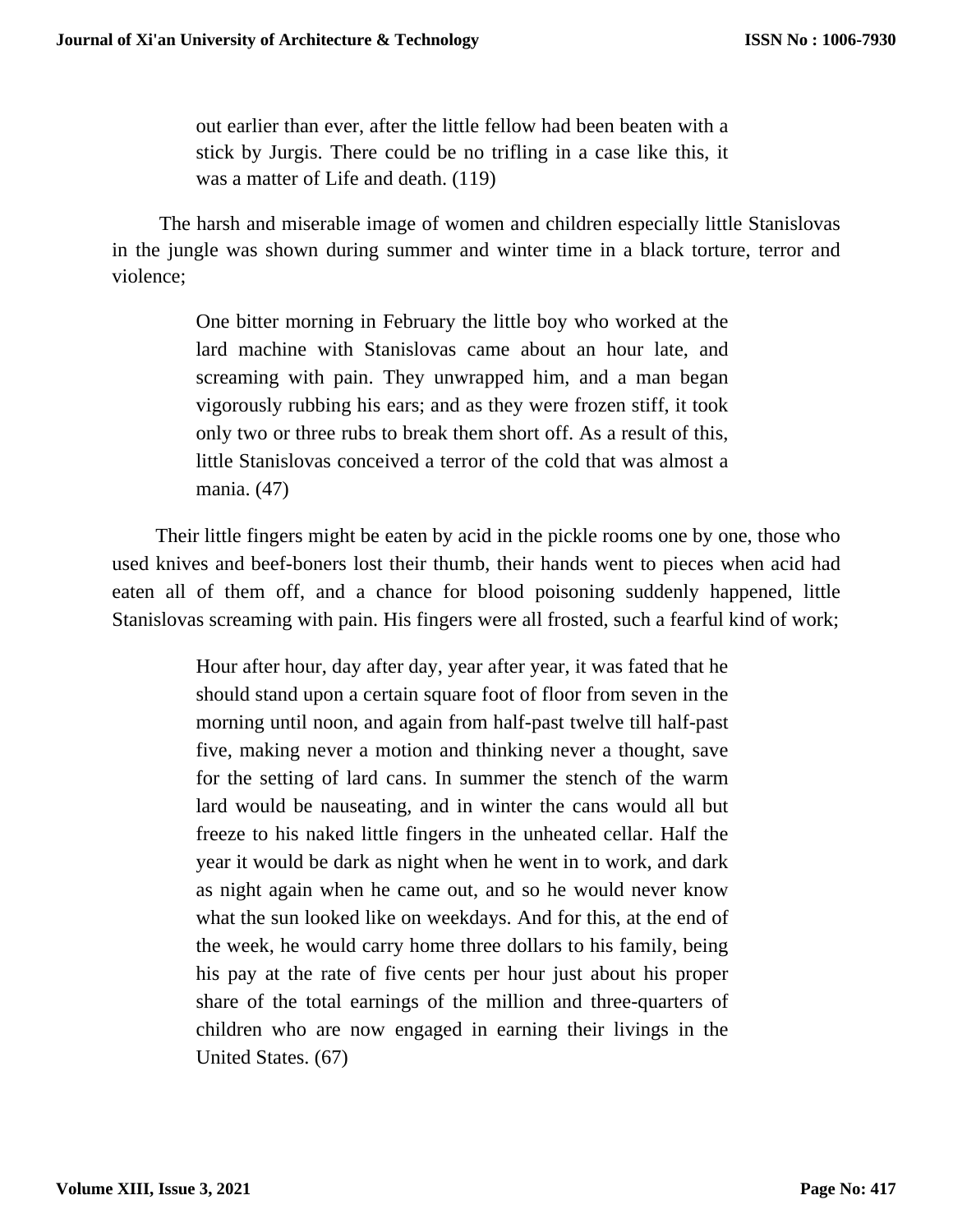In the same vein, Vilimas and Nikalojus, respectively eleven and ten years old, fail, after spending a whole day selling newspapers, to take their wages to their needy relatives. They are consequently severely punished and sent back to work the following morning (121). Such "direct impressions of life," a part of what Henry James defined as Naturalism (Krause 3), were meant by Sinclair to emphasize the extent to which the burdening capitalist system induces parents to act out of panic. This was cause for much child abuse among the exploited masses. Fear of insufficiency, a cause of starvation and death among workers, almost always haunted them.

Sinclair found a loophole in his writing contracts and in his alleged fear of a second childbirth, which he believed would have been a disaster. Sinclair actually projects this feeling in his novel:

> Ona was with child again now, and it was a dreadful thing to contemplate; even Jurgis, dumb and despairing as he was, could not bit understand that yet other agonies were on the way, and shudder at the thought of them. (139)

These forebodings are turned into reality as Ona dies of miscarriage in a dimly lit garret in spite of Madame Haupt's attempt to rescue her Madame Haupt is one materialist midwife sought after by Jurgis. Sinclair meant Ona's death to lay bare the brutality of capitalism. This is so much the more so as Ona dies of work-related problems.

Kotrina performs the aforementioned tasks in an adult-like fashion: Little Kotrina was like most children of the poor, prematurely made old;

> She had to take care of her little brother, who was a cripple, and also of the baby; she ha d to cook the meals and wash the dishes and clean house, and have supper ready when the workers came in the evening. (131)

In The Jungle, the elaboration of the theme of labor as burden is partly carried out by means of a melodramatic use of language. The meat-processing machinery of Packingtown, whenever depicted, is made to appear in a frightful guise that augurs no good for the proletariat. This method of portrayal employs the operational patterns of the means of production to give the reader a hint about what capitalism has in store in terms of treatment for its helpless subjects. As Jurgis and his family visit Brown's killing beds,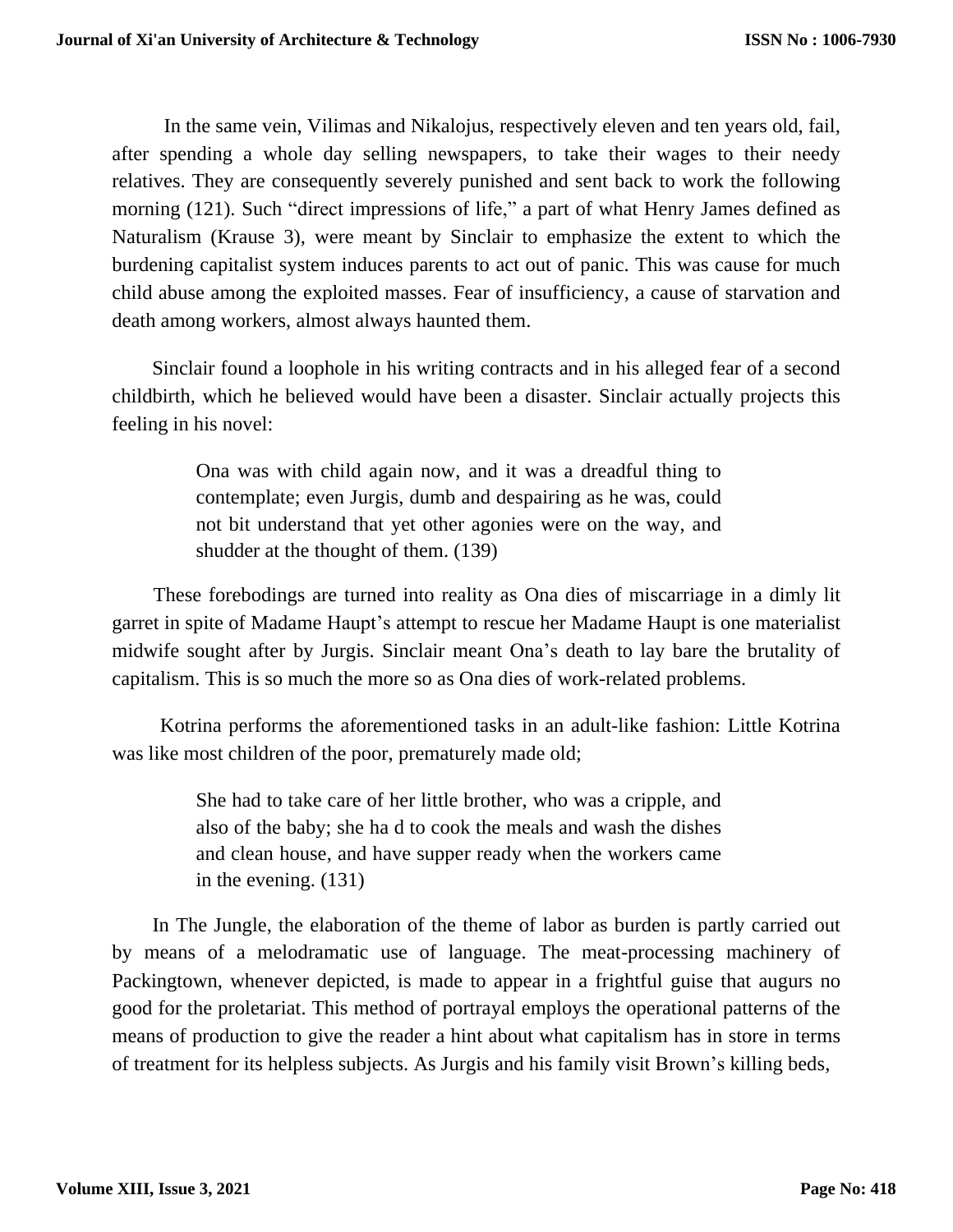for instance, the narrator makes an appealing reportage on the forces of material production in motion:

> In these chutes the stream of animals was continuous; it was quite uncanny to watch them (the cattle), pressing on to their fate, all unsuspicious a very river of death. Our friends were not poetical, and the sight suggested to them no metaphors of human destiny; they thought only of the wonderful efficiency of it all. (33)

Along with the meat-processing maneuvers, the condition of the cattle serves as an analogy to the terrible reality awaiting the worker. To these repulsive images, Sinclair adds the even more depressing atmosphere of the stockyards as an indication of the "Kafkaesque nightmare," terms used by Harris (71), that will ultimately assail Jurgis and his fellow Lithuanians. At their arrival in Packingtown, the immigrants are taken by a discomforting shudder as they stand in the midst of a chaotic milieu the main characteristics of which range from a sickening odor and a bewildering noise to an oppressive smoke. The latter feature is actually meant to exemplify the pervasive, domineering, and noxious power of capitalism. The narrator describes the instance in language replete with allegorical imagery:

> It might have come from the center of the world, this smoke, where the fires of the ages still smolder. It was as if selfimpelled, driving all before it, a perpetual explosion. It was inexhaustible; one stared waiting to see it stop, but still the great streams rolled out. They spread in vast clouds overhead, writhing, curling; then, uniting in one giant river, they streamed away down the sky, stretching a black pale as far as the eye could reach. (25)

Such smoldering fires remind us of Dante's infernal world. As a matter of fact, the image given of Packingtown proves somewhat comparable to his Inferno.

The representation of the machinery of capitalism as cannibalistic was obviously first employed by the naturalist before it found its way in Sinclair's novel. The socialist simply substituted meat for coal, the meat-packer for the collier. Even in his observation of Jurgis at work and his thorough detailing of the work process, one feels Zola's presence.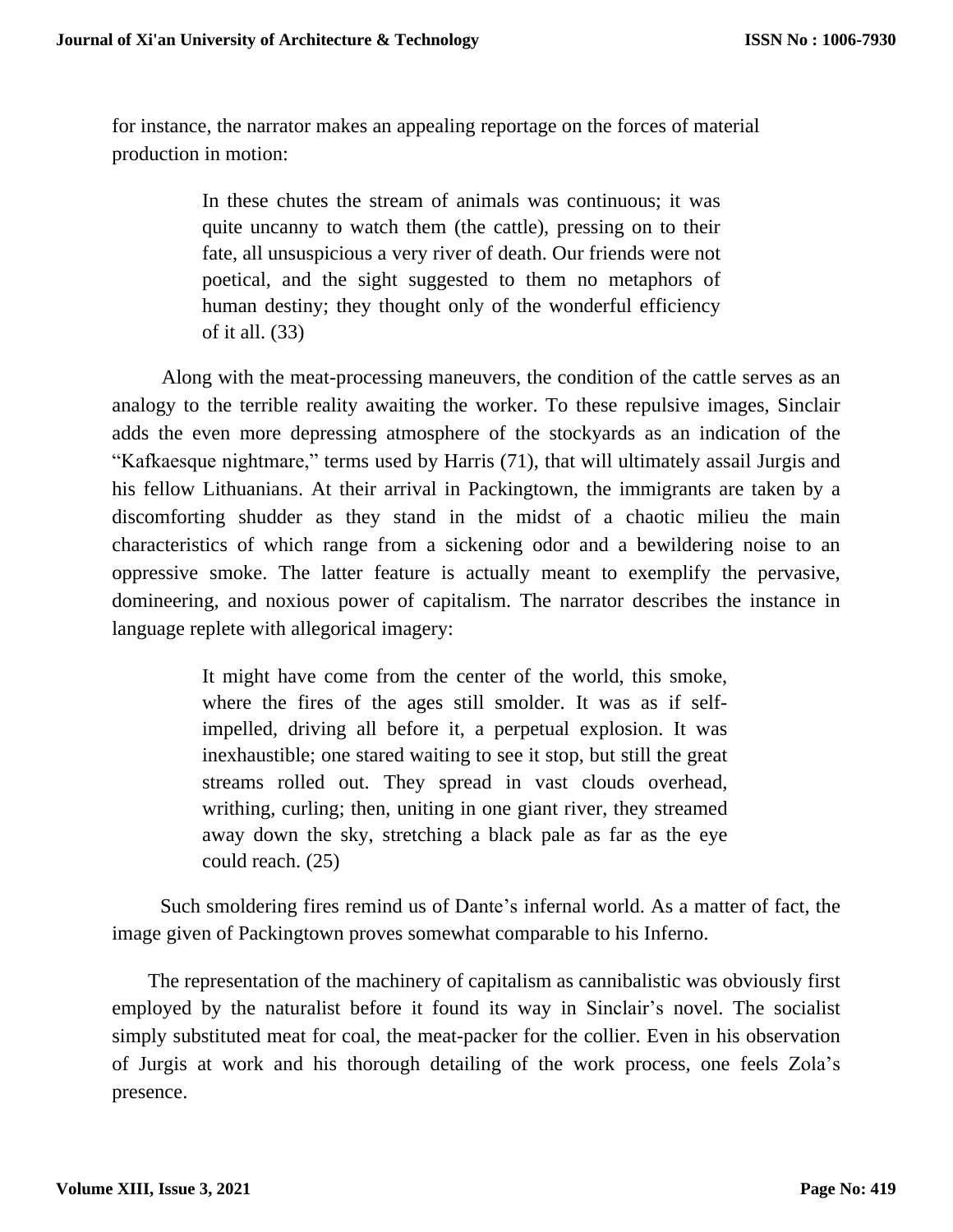In writing The Jungle, Sinclair was most interested in depicting the poor and dehumanizing working conditions that led to the strike of 1904. Meat-processing was only important to him when it could lend itself to the exposing of the baseness of industrial exploitation.

The Lithuanians' quest for the American Dream ironically leads to no social uplift, but rather dooms three generations of innocent beings to death and degeneracy. Jurgis is the first to experience the brutality of a system based on Darwinism. Naïve and yet highly confident in himself, the Lithuanian uses his strength without any sense of restraint and moderation. As a healthy and energetic worker, Jurgis wins his bosses' respect. Yet fate acts against Sinclair's hero. The risky working environment at Durham's is to be held accountable for Jurgis's downfall. Sinclair at this level gets into an account of the "speeding-up" strategy, one that gives no respite to the worker, before referring to the darkness and slipperiness of the killing beds. It is not also uncommon that a steer escapes time and again, and as Sinclair's narrator reports, a foreman would run in "blazing away" in the darkness to kill the strayed animal, while in the meantime killers, sharp knives in hand, would rush hither and thither in search of a hiding place. These were moments of great danger for the laborer in that his life was threatened by random gunshots, swaying knives, and by the risk of being gored to death. One episode underscores Jurgis's first ordeal when he sprains his ankle. The accident costs him his job, and this without any compensation whatsoever (114). Sinclair does not stack the deck in revealing a misfortune of this type. As a matter of fact, Barrett corroborates the writer's realistic approach as follows:

> In one house alone, Swift and Company, 3,500 injuries were reported for the first six months of 1910, and this number included only those requiring a physician's care. According to the director of Armour's Welfare department, one of every two of the company's 22,381 workers were injured or became ill at work during 1917. The company's Chicago plant averaged twenty-three accidents per day. (98)

It is by means of a detailed and accurate description of labor that Sinclair reveals the factors accountable for the worker's victimization. A catalogue of the diseases most prevalent among the working classes is noted in The Jungle. Blood poisoning, for one, becomes a threat to every "beef trimmer." Marija, and her lover Tamozius Kuzleika, eventually suffer from its gangrenous effect. Rheumatism, in return, strikes the employees of the "chilling rooms." Old Dede Antanas, as I pointed out earlier, figures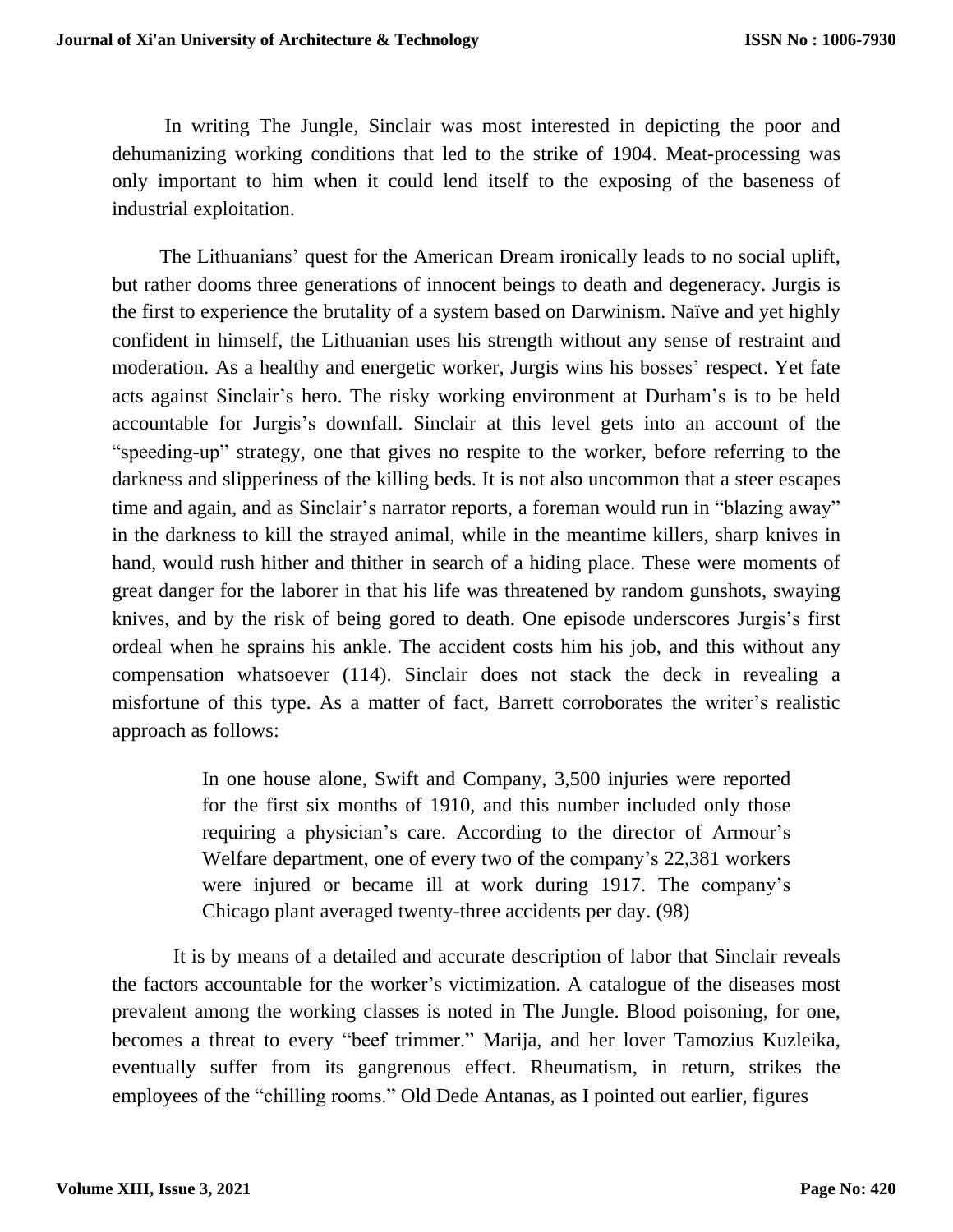among those stricken by this illness. In the pickling rooms of Packingtown, each worker bears an insignia that says much about the ravaging nature of materialist production. "Let a man so much as scrape his finger pushing a truck in the pickle rooms, and he might have a sore that would put him out of the world; all the joints in his fingers might be eaten up by the acid, one by one," according to the narrator (97-8).

In the struggle for survival, the employee is also exposed to a "stifling heat" and to harrowing cold winters as well. The meatpackers' obsession with profit accounts for the absence of effective ventilation and heating systems. Whether at Durham's Pure Leaf Lard or at Brown's, the worker appears as an entrapped and helpless beast of burden. Sinclair depicts all its unbecoming aspects via Jurgis's experiences and his family's. The immigrants' involvement in industrial production turns their lives into a disconcerting and "dull round of daily existence," to use Paul P. Reuben's naturalistic terms (2-3).

Furthermore, the Lithuanians' sense of family unity is violently shaken by a pattern of labor that neither affords respite from harrowing want nor strengthens the feelings of love and self-commitment. Rather, it paves the way for individualism. That Jurgis should turn into an irresponsible hobo after his wife's and son's deaths speaks volumes for such a behavioral inclination. Jonas also chooses a similar course of action by deserting the family. Both most probably perceive this circle as an obstacle to their self-fulfillment and freedom. Jurgis, who, unlike the socialist, seeks refuge in a typically careless bohemian life. This instance figures among the rare moments in which Jurgis resorts to his free will. Overall, his reaction evolves as a logical response to a labor system that eradicates the human self just to promote the beast. Sinclair's close look at the working conditions and the recreation he made of the ways in which these do disservice to the individual and the family.

In his novel, Sinclair wrote about the terrible living conditions of immigrants in Chicago. However, he more famously exposed the meat packing industry for its lack of sanitation and health violations through *"The Jungle"*. Which ultimately lead to the Pure Food and Drug Act and the Meat Inspection Act.

The term "muckraker" was coined by Theodore Roosevelt for the reporters who did investigative journalism and wrote about all the "muck" or problems that society had that were not openly known to the public. Muckraking simply means exposing scandals before the public's eye by means of naturalistic and realistic devices. These journalists would come to expose the corruption and social issues, and would lead to the journalism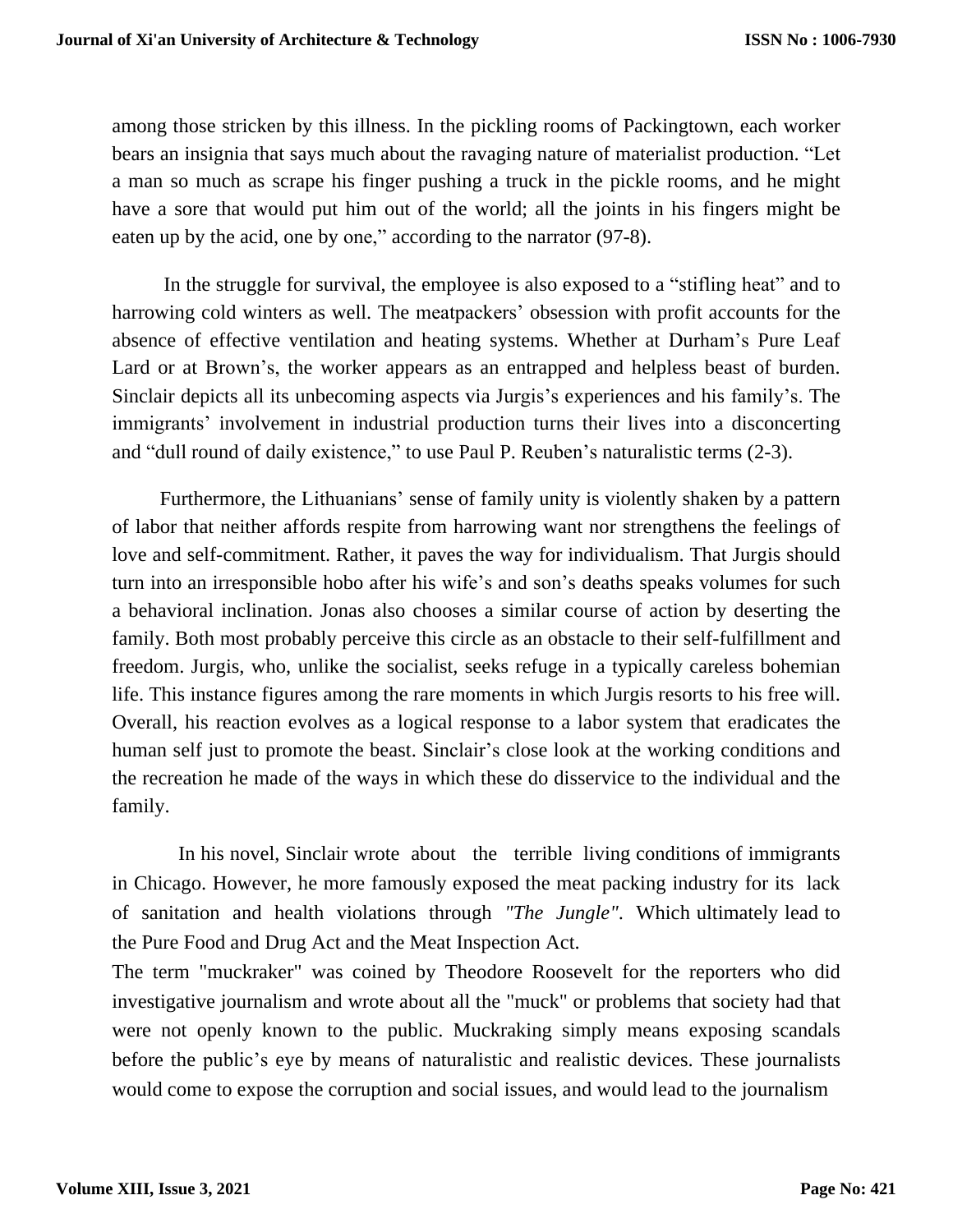we see today. Some of the earliest muckrakers were Frank Norris, Lewis Hine, Ida Tarbell, and Upton Sinclair.

Lewis Hine was actually a photo journalist who was able to capture children working in sweatshops and doing hard labor. He brought to light child labor and showed the world the injustice of children as young as 5 and six working 12 hour long days in unsanitary conditions and doing some of the more dangerous jobs.

Upton Sinclair wrote about the terrible living conditions immigrants lived in Chicago in the early 20th century. More famously he wrote *"The Jungle"* which exposed the meat packing industry's lack of sanitation and health violations. This ended up leading to the Meat Inspection Act and the Pure Food and Drug Act, and through his work he showed the country and the world the true grime of those issues in our society and brought change though his work.

Through the work of all these men and women the ideas of journalism changed forever. Investigative journalism was created. The ground work created paved the way for journalists today to emerge themselves in what they want to write about and get the story from within. They not only started the trend but they also brought to light some of the ugliest issues in society and tried to bring about a positive change.

Muckraking began at the turn of the century when print was more popular than ever and since then they revolutionized what was printed and helped grow the popularity of magazines, journals, newspapers, and books. Modern journalism now continuously has stories on the inside of whatever issue is going on and at their time muckrakers were just starting out and exposing the truth. Without their work and change the magazines and journals we see today would not be the same.

Finally Upton Sinclair's The Jungle led to the 'Meat Inspection Act' and the 'Pure Food and Drug Act of 1906', which eventually led to the 'Food and Drug Administration' (FDA).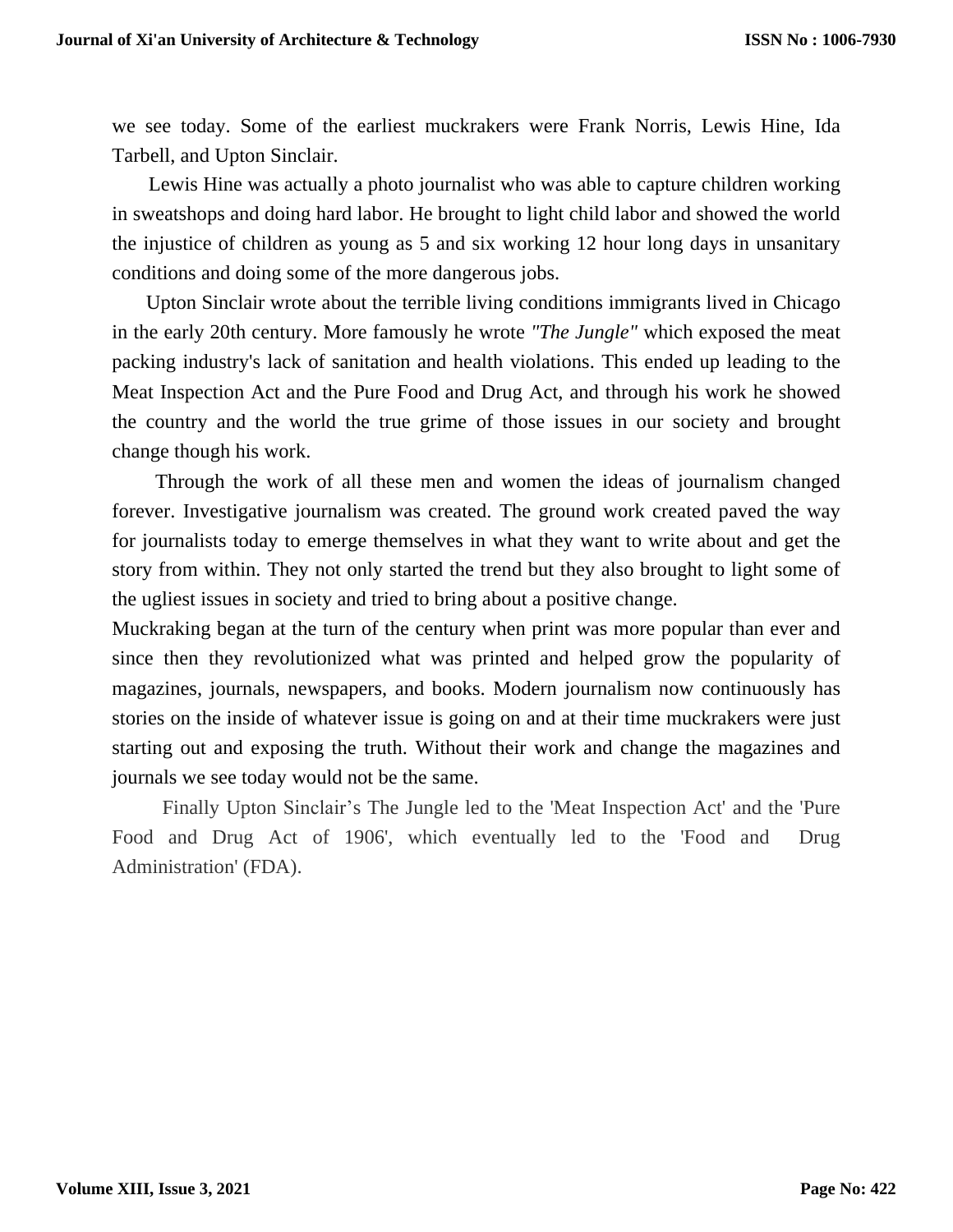

Pic No. 1. Child Labor in The Meatpacking Industry of Chicago During 1900's

## **Conclusion**

The groundbreaking genre that is naturalism has had a thorough impact on the careers of many American writers including, among others, Norris, Dreiser, Crane, and most particularly the greatest figure in muckraking literature, Upton Sinclair. In his quest for literary fame and excellence, Sinclair followed the steps of his talented contemporaries. They indeed ventured beyond the American boundaries to seek inspiration from the uppermost actor in the naturalist realm, viz., Emile Zola, the founding father of the theory that suited best their respective purposes. His influence pervades the novel that added to the richness and heterogeneity of American literature. It is notable through Sinclair's characterization, and thematic and narrative outlines.

Sinclair had talent enough to turn borrowed material into a heartrending picture of the horrific reality of Packingtown. Yet in striving for originality and practicality, Sinclair heavily emphasizes ideology through a typically partisan rhetoric. By thus expressing his preference for "spirit" in lieu of "form," Sinclair refused to accept that literature is art first, everything else being secondary to it. An artful work of fiction is only recognized as such when its author leaves it all to his characters to express whatever message the latter aims at propagating. In short, a balanced combination of the spirit and the form perfected by authorial absence is what make a book a great work of art.